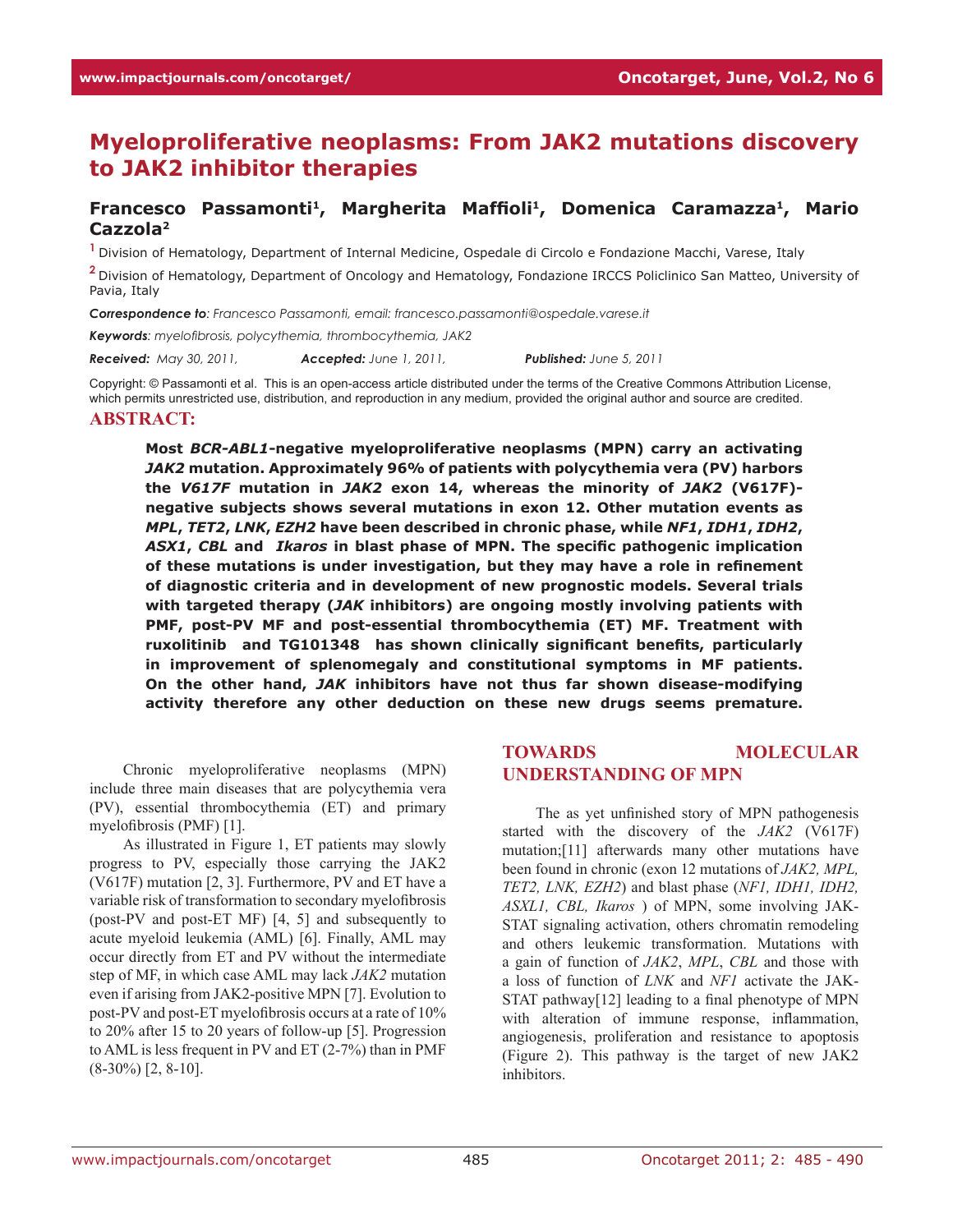

**Figure 1: Natural history of myeloproliferative neoplasms.** Most frequent clinical complications in MPN patients are thrombosis, whereas hemorrhage is above all observed in essential thrombocythemia (ET) patients. ET may slowly develop into polycythemia vera (PV), especially if it carries the *JAK2* (V617F) mutation. PV and ET may progress to myelofibrosis (post-ET, post-PV MF) and then turn into acute myeloid leukemia (AML), although they may evolve into AML even without showing a MF phase.

## **Mutations mainly found during chronic phase of MPN**

#### **JAK2 (V617F)**

*JAK2* (V617F) mutation (Janus kinase 2), occurring within exon 14 of *JAK2* and located on 9p24 is the most frequent mutation in MPN, ranging from roughly 96% in PV to 65% in ET and PMF.[11, 13] This mutation affects the auto-inhibitory domain (JH2, pseudokinase) of *JAK2* leading to constitutive activation of *JAK2* and JAK/STAT signaling. In retroviral mouse models *JAK2* (V617F) confers a PV-like phenotype with a final evolution to MF,[14] whereas when modulating allele burden, lower mutant load generates thrombocythemia and higher mutant burden results in polycythemia [15]. This means that an increased signaling through *JAK2* (V617F) may be responsible for a PV phenotype, as demonstrated in patients [13]. Clinical phenotype does not depend only on allele burden, in fact, downstream of JAK2, an enhanced phosphorylation of STAT1 or STAT5 may promote megakaryopoiesis or erythropoiesis [16].

#### **JAK2 exon 12 mutations**

*JAK2* exon 12 mutations have been described in *JAK2* (V617F)-negative PV and cover less than 2% of PV diagnoses [17]. Seventeen different mutations have been described with N542-E543del, K539L, and E543-D544del as the most frequent ones [18]. Exon 12 mutations result in strong ligand-independent signaling through JAK2 as demonstrated by the high levels of phospho-JAK2 and also of phospho-ERK1 and phospho-ERK2 [17],



**Figure 2: MPN mutations activating STAT3/5.** Mutations of *JAK2, MPL* and *CBL* (due to gain of function) and mutations of *LNK* and *NF1* (due to loss of function) activate STAT3/5 which, through nuclear signal transduction, determines an amplification of immune response, inflammation, angiogenesis and proliferation, mostly modulated by higher circulating cytokines levels. STAT3/5 activation also confers resistance to apoptosis which promotes and supports myeloid precursor proliferation.

highlighting the cross talking with the Ras–ERK signaling pathway. Compared with *JAK2* (V617F)-positive PV patients, those with exon 12 mutations had significantly higher hemoglobin level and lower platelet and leukocyte counts at diagnosis but similar incidences of thrombosis, myelofibrosis, leukemia, and death [18].

#### **MPL mutations**

The *MPL* (myeloproliferative leukemia virus) gene, located on 1p34, can comprise different mutations within exon 10 targeting the transmembrane domain of MPL receptor [19]. The parent of these mutations is the W515L, resulting in constitutive activation of the JAK/ STAT pathway. Mutation frequency is estimated at 3-5% for ET and 8-10% for PMF.[20, 21] In W515L-murine models, the mutation confers a PMF-like phenotype with thrombocytosis, splenomegaly, and fibrosis. In some instances *MPL* mutations and *JAK2* (V617F) coexist as two independent clones or two subclones [20], revealing the genetic complexity of MPN.

#### **TET2 mutations**

*TET2* (ten eleven translocation), a putative tumor suppressor gene located on 4q24, can be affected by an array of frameshift, nonsense and missense mutations [22, 23]. Experiments with NOD–SCID mice suggest that *TET2* might be involved in self-renewal pathways relevant to hematopoietic transformation [23]. Hierarchically, *TET2* mutations occur before or after the acquisition of *JAK2* mutations or may be an independent event [24]. In a large cohort of MPN patients, *TET2* mutations were detected in 16% of PV, 5% of ET, 17% of PMF, 14% of post-PV MF, 14% of post-ET MF and 17% of blast phase MPN; but *TET2* mutations are also described in other myeloid malignancies such as myelodisplastic syndromes (MDS), MPN/MDS syndromes and acute myeloid leukemia with variable, although not unequivocally defined, prognostic impact.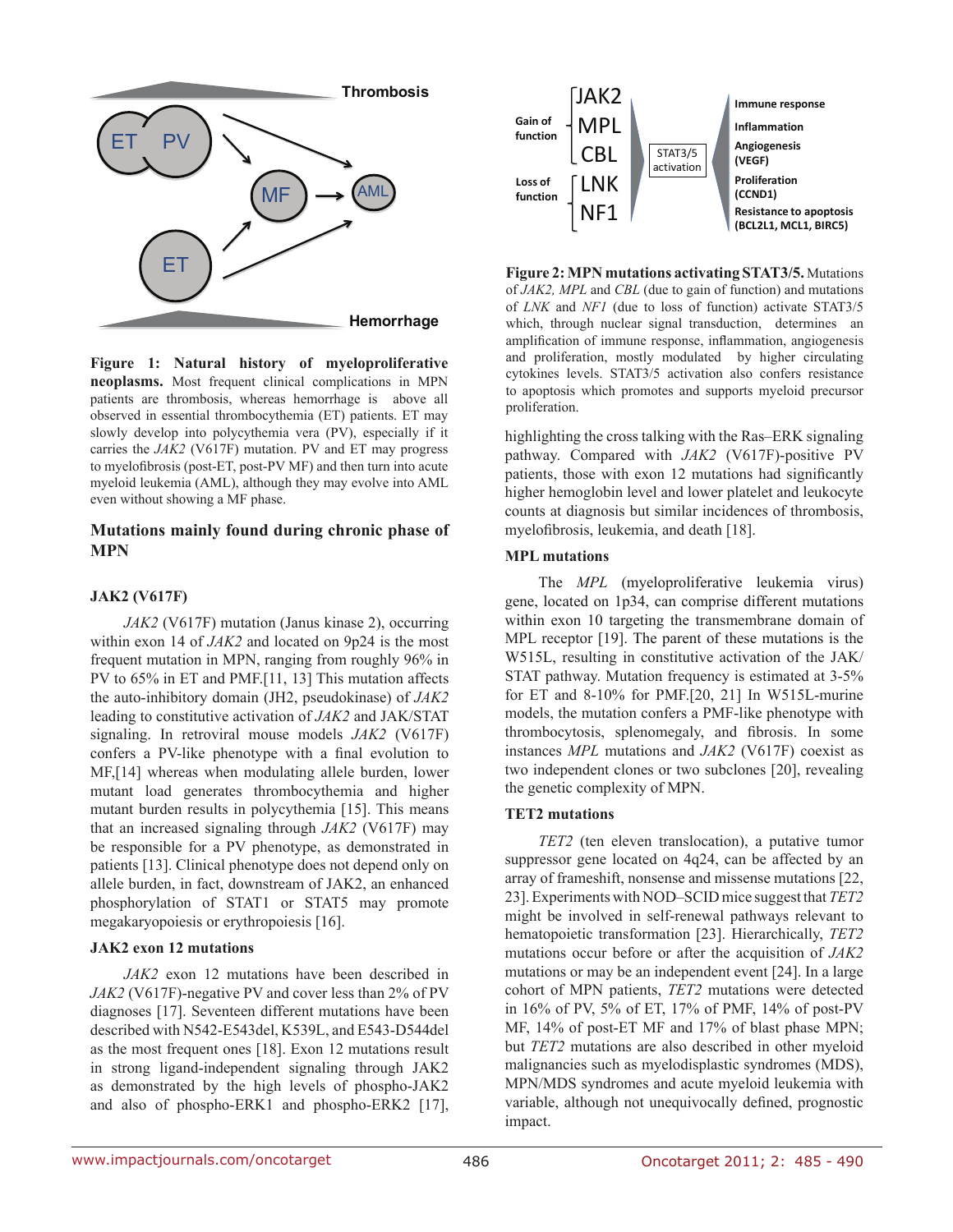#### **LNK mutations**

*LNK*, located on 12q24.12, encodes for LNK, a plasma membrane-adaptor protein whose functions include inhibition of wild type and mutant JAK2 signaling [25]. In fact, LNK is a negative regulator of thrombopoietin-mediated JAK2 activation. It's intriguing that LNK-deficient mice exhibit increased number of megakaryocytes and erythrocyte progenitors, as well as an expanded hematopoietic stem cell pool with enhanced self renewal [26]. Loss of function mutations of LNK situated within exon 2 have been described at low frequency in ET and PMF, and in erythrocytosis with low erythropoietin [27, 28].

#### **EZH2 mutations**

Enhancer of zeste homolog 2 (EZH2) located on 7q36.1 encodes the catalytic subunit of the polycomb repressive complex 2 (PRC2), a highly conserved histone H3 lysine 27 methyltransferase that influences stem cell renewal by epigenetic repression of genes involved in apoptosis [29]. *EZH2* has oncogenic activity. Different mutations have been found in patients with myeloid malignancies with a mutation frequency of 12% in MDS/ MPN and of 13% in MF [29].

## **Mutations mainly found outside chronic phase of MPN**

#### **NF1 mutations**

*NF1* (neurofibromatosis-1) (17q11.2 ) is associated with the hereditary von Recklinghausen's neurofibromatosis. It has been shown that these patients have an increased risk of developing various tumors including myeloid leukemia [30]. NF1 functions as a negative regulator of the RAS signal transduction pathway, cross-talking with the JAK-STAT pathway, and loss of NF1 can lead to a progressive myeloproliferative disorder. NF1 mutations were described in few patients with post-ET and post-PV MF, while no patients with chronic phase MPN carried these mutations [31].

#### **IDH1 and IDH2 mutations**

Isocitrate Dehydrogenase 1 and 2 (*IDH 1* and *IDH2*) are located at 2q33.3 and 15q26.1, respectively.[32] IDH1 mutated protein produces 2-hydroxyglutarate (2-HG). Although the role of 2-HG in tumorinitiation and growth is not fully understood, this putatively oncogenic metabolite plays a role in MPN progression to leukemia besides the well defined role in the pathogenesis of gliomas [33].The frequency of these mutation in chronic MPN such as PV, ET and PMF is under 5%, but it becomes 21% in post-MPN AML [34].

## **ASXL1 mutations**

*ASXL1* (Additional Sex Combs-like 1) is located

on 20q11.1 and belongs to a family of three identified members that encode poorly characterized proteins regulating chromatin remodeling, enhancing transcription of certain genes while repressing the transcription of others.[35] Mutations, mainly frameshift and nonsense, occur within exon 12. Both TET2 and ASXL1 alterations lead to an increase in the program of self-renewal in MPN progenitors through modifications of DNA and histone regulation. Mutations within ASXL1 are found in 8% of MPN, 11% of MDS, 43% of chronic myelomonocytic leukemia, 7% of de novo AML, and 47% of secondary AML [35].

#### **CBL mutations**

The casitas B-lineage lymphoma (c-*CBL*) gene is located on 11q23.3. CBL is a well characterized protein that plays both negative and positive regulatory roles in tyrosine kinase signalling.[36, 37] CBL targets a variety of activated tyrosine kinases for degradation and may also serve as an adaptor by recruiting some downstream transduction components. Mutations in this gene are more frequent in juvenile myelomonocytic leukemia (17%) than in MPN (6% in PMF) [38].

#### **IKAROS mutation**

The transcription factor Ikaros encoded by the *IKZF1* gene (7p12) has a role in the regulation of hematopoiesis. In murine models, deficiency of Ikaros function may induce lymphoproliferative disorders and B- and T-cell leukemia, but also anemia and thrombocytopenia. In MPN, hemizygous loss of *IKZF1* was detected in 21% of post-MPN leukemia and in 0.2% of chronic phase MPN indicating oncogeneic properties of *IKAROS* defects [39]. Post-MPN AML involving *Ikaros* may be due to the genetic instability after *Ikaros* deletion or, alternatively, by the recently documented interaction of *Ikaros* with the JAK-STAT pathway.

## **Towards new targeted therapies**

Many drugs are now under investigations targeting different pathways critical for MPN development, such as the JAK-STAT (JAK2-inhibitors: INCB018424, TG101348, CEP701, CYT387, SB1518, AZD1480, XL019, LY2784544), the mTOR (everolimus), the MAPK (erlotinib), and the NF-Kb (bortezomib) pathways, or act through remodeling chromatin with a key role in epigenetics (givinostat, panobinostat, vorinostat). For a best update on new trials, we advise to check www. clinicaltrials.gov.

Most of JAK2 inhibitors are small molecules that act by competing with ATP for the ATP-binding catalytic site in the kinase domain. Preclinical studies have demonstrated activity of these drugs by direct inhibition of interleukin-6 signaling and of proliferation of *JAK2*(V617F)-positive Ba/F3 cells [40, 41]. In mouse models of *JAK2* (V617F)-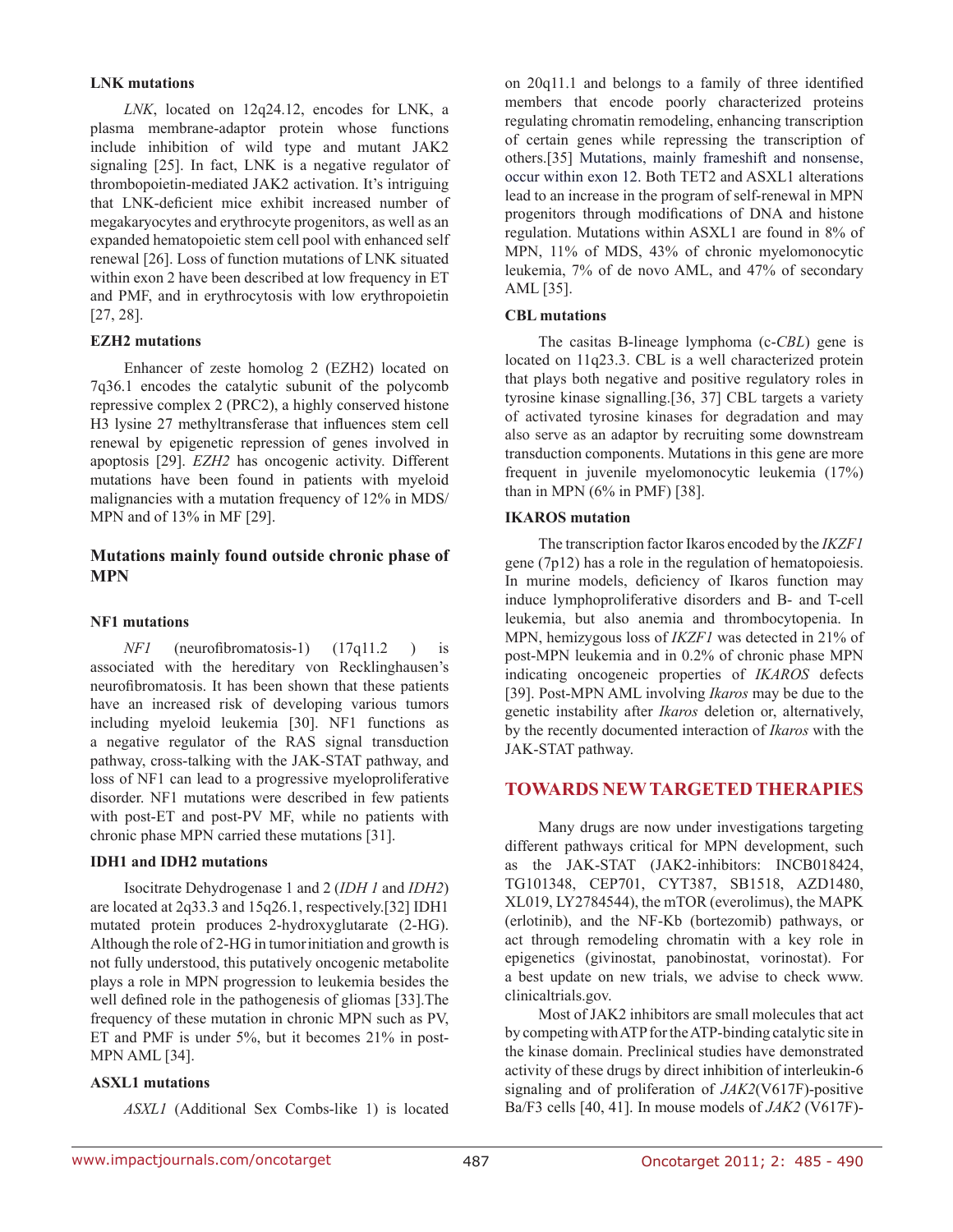MPN, JAK2 inhibitors markedly reduced splenomegaly and preferentially eliminated neoplastic cells, resulting in significantly prolonged survival of mice. While treatment with a JAK2 kinase inhibitor ameliorates the MPN phenotype, it does not eliminate the disease-initiating clone [42].

Taking together all available clinical data on MPN, one may conclude that JAK2 inhibitors give a benefit to patients with MF, by reducing spleen size of  $\sim$  50% in approximately 40-50% of patients and by abolishing symptoms in the vast majority of MF patients. However, effect on these disease manifestations should be balanced with the safety profile. Anemia and thrombocytopenia are on-target toxicities expected with all JAK2 inhibitors. Other toxicities may involve non-JAK2 targets, as in case of gastrointestinal events during therapy with JAK2 inhibitors with off-target activity against FLT3 (CEP 701, TG101348, SB1518). For the current paper, we decided to report only data from the most promising JAK2 inhibitors, such as INCB018424 and TG101348, whose results are already available as full paper.

#### **INCB18424, Ruxolitinib**

A phase I/II trial with ruxolitinib (JAK1, JAK2 inhibitor, orally bioavailable) was conducted in 152 patients with PMF or post-PV/post-ET MF [40]. Eligible subjects were therapy-requiring patients, refractory, relapsed, intolerant to previous therapy, or patients with intermediate or high-risk Lille score, if at diagnosis. Main exclusion criteria were thrombocytopenia (platelets < 100  $x10<sup>9</sup>/L$ ) and neutropenia (ANC <1500  $x10<sup>9</sup>/L$ ). The results available to date can be summarized in the following points. First, 15 mg BID (10 mg BID if platelet count  $\leq 100 \text{ x} 10^9$ /L) was the best starting dose. Second, applying IWG-MRT criteria, 44% of patients obtained a clinical improvement (CI) of spleen size  $(\geq 50\%$  reduction from baseline) by palpation at 3 months and responses were maintained at 12 months in more than 70% of patients. The majority of patients had ≥50% improvement in constitutional symptoms due to the activity against proinflammatory cytokines. Among red blood cell (RBC) transfusion-dependent patients, 14% become RBC transfusion-independent. Third, no differences were reported in term of response rates according to disease type (primary or secondary MF) or *JAK2* (V617F) mutational status. Fourth, non-hematologic toxicity occurred in less than 6% of patients and was usually grade 2. At a dose of 15 mg BID, grade 3 thrombocytopenia occurred in 3% of patients and new onset of anemia in 8% of RBC transfusion-independent patients. Thrombocytopenia was more frequent if platelet count  $\leq 200 \text{ x}10^9$ /L at treatment start; however, this toxicity proved to be reversible.

Two randomized trials with ruxolitinib are ongoing in MF patients: COMFORT I, randomizing ruxolitinib versus placebo, and COMFORT II, randomizing ruxolitinib versus best available therapy. The primary endpoint was the number of subjects achieving  $\geq 35\%$ reduction in spleen volume from baseline to week 24 for COMFORT I and the number of subjects achieving  $\geq$  35% reduction in spleen volume from baseline to week 48 for COMFORT II. Media release has recently revealed that both trials have met the primary endpoint.

## **TG101348, SAR302503**

A phase I trial with TG101348 (JAK2 inhibitor, orally bioavailable) was conducted in 59 patients with PMF or post-PV, post-ET MF [41]. Eligible subjects were intermediate and high-risk patients unresponsive to current treatments. Main exclusion criteria were thrombocytopenia (PLT  $\leq$  50 x10<sup>9</sup>/L) and neutropenia  $(ANC < 1000 x10<sup>9</sup>/L)$ . The results available to date can be summarized in the following points. First, maximum tolerated dose (MTD) was 680 mg/day and dose-limiting toxicity (DLT) was a reversible and asymptomatic increase in the serum amylase level. Dose chosen for a phase II/ III trial was 400 mg or 500 mg daily. Second, applying IWG-MRT criteria of response, 59% of patients achieved CI of spleen size by palpation at 6 months. The majority of patients with constitutional symptoms, fatigue, pruritus had a durable resolution without a measurable effect on cytokines. Across doses, leukocytosis and thrombocytosis were normalized at 12 months in 57% and 90% of patients. Third, no differences were reported in term of response rate according to *JAK2* (V617F) mutational status. Fourth, 39% of patients with more than 20% *JAK2* (V617F) allele burden at enrollment had a reduction of mutation load exceeding 50% at 12 months. Fifth, grade 3 to 4 hematologic adverse events included anemia (occurring in 35% of 37 patients who were not RBC transfusion dependent at baseline), thrombocytopenia (24%) and neutropenia (10%). At doses ranging between 240 mg and 520 mg, 2 of 5 (40%) RBC transfusion-independent patients became RBC transfusion-dependent and 2 of 9 (22%) had grade 3/4 thrombocytopenia. The main nonhematologic adverse events included all grades nausea (69%), diarrhea (64%) vomiting (58%), all self-limited and controlled by symptomatic treatments. Asymptomatic increase of lipase, AST, ALT, creatinine have been reported in roughly one quarter of patients.

## **Conclusion**

The discovery of new oncogenetic mutations in MPN has enriched our knowledge in these diseases resulting in the refinement of diagnostic criteria and in potential advantages in prognostication. JAK2 inhibitors can be beneficial to patients with improvement of spleen size and constitutional symptoms. For the time being, these are the most relevant conclusions on these new small molecules with anti-JAK2 properties and any other deduction seems premature.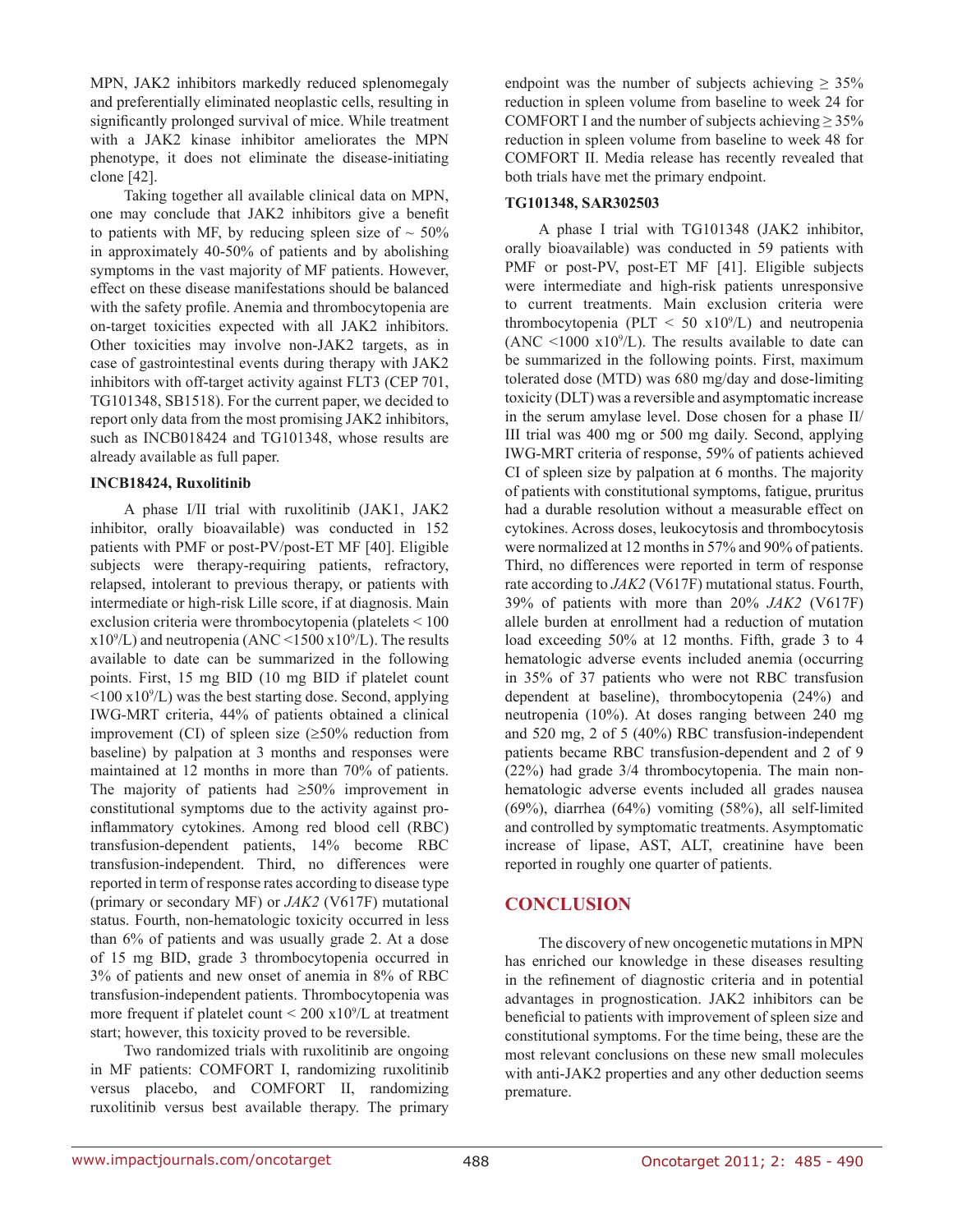## **Acknowledgements**

This work was supported by grants from AIL (Associazione Italiana Leucemie, Linfomi e Mieloma), Varese Onlus, Italy

### **References**

- 1. Tefferi A, Vardiman JW: Classification and diagnosis of myeloproliferative neoplasms: the 2008 World Health Organization criteria and point-of-care diagnostic algorithms. Leukemia 2008, 22(1):14-22.
- 2. Passamonti F, Rumi E, Arcaini L, Boveri E, Elena C, Pietra D, Boggi S, Astori C, Bernasconi P, Varettoni M et al: Prognostic factors for thrombosis, myelofibrosis, and leukemia in essential thrombocythemia: a study of 605 patients. Haematologica 2008, 93(11):1645-1651.
- 3. Campbell PJ, Scott LM, Buck G, Wheatley K, East CL, Marsden JT, Duffy A, Boyd EM, Bench AJ, Scott MA et al: Definition of subtypes of essential thrombocythaemia and relation to polycythaemia vera based on JAK2 V617F mutation status: a prospective study. Lancet 2005, 366(9501):1945-1953.
- 4. Passamonti F, Rumi E, Pungolino E, Malabarba L, Bertazzoni P, Valentini M, Orlandi E, Arcaini L, Brusamolino E, Pascutto C et al: Life expectancy and prognostic factors for survival in patients with polycythemia vera and essential thrombocythemia. Am J Med 2004, 117(10):755-761.
- 5. Passamonti F, Rumi E, Caramella M, Elena C, Arcaini L, Boveri E, Del Curto C, Pietra D, Vanelli L, Bernasconi P et al: A dynamic prognostic model to predict survival in post-polycythemia vera myelofibrosis. Blood 2008, 111(7):3383-3387.
- 6. Passamonti F, Rumi E, Arcaini L, Castagnola C, Lunghi M, Bernasconi P, Giovanni Della Porta M, Columbo N, Pascutto C, Cazzola M et al: Leukemic transformation of polycythemia vera: a single center study of 23 patients. Cancer 2005, 104(5):1032-1036.
- 7. Beer PA, Delhommeau F, LeCouedic JP, Dawson MA, Chen E, Bareford D, Kusec R, McMullin MF, Harrison CN, Vannucchi AM et al: Two routes to leukemic transformation after a JAK2 mutation-positive myeloproliferative neoplasm. Blood 2010, 115(14):2891-2900.
- 8. Passamonti F, Rumi E, Pietra D, Elena C, Boveri E, Arcaini L, Roncoroni E, Astori C, Merli M, Boggi S et al: A prospective study of 338 patients with polycythemia vera: the impact of JAK2 (V617F) allele burden and leukocytosis on fibrotic or leukemic disease transformation and vascular complications. Leukemia 2010.
- 9. Gangat N, Wolanskyj AP, McClure RF, Li CY, Schwager S, Wu W, Tefferi A: Risk stratification for survival and leukemic transformation in essential thrombocythemia: a single institutional study of 605 patients. Leukemia 2007, 21(2):270-276.
- 10. Gangat N, Strand J, Li CY, Wu W, Pardanani A, Tefferi A: Leucocytosis in polycythaemia vera predicts both inferior survival and leukaemic transformation. Br J Haematol 2007, 138(3):354-358.
- 11. Kralovics R, Passamonti F, Buser AS, Teo SS, Tiedt R, Passweg JR, Tichelli A, Cazzola M, Skoda RC: A gain-offunction mutation of JAK2 in myeloproliferative disorders. N Engl J Med 2005, 352(17):1779-1790.
- 12. Shi L, Wang S, Zangari M, Xu H, Cao TM, Xu C, Wu Y, Xiao F, Liu Y, Yang Y et al: Over-expression of CKS1B activates both MEK/ERK and JAK/STAT3 signaling pathways and promotes myeloma cell drug-resistance. Oncotarget 2010, 1(1):22-33.
- 13. Passamonti F, Rumi E, Pietra D, Della Porta MG, Boveri E, Pascutto C, Vanelli L, Arcaini L, Burcheri S, Malcovati L et al: Relation between JAK2 (V617F) mutation status, granulocyte activation, and constitutive mobilization of CD34+ cells into peripheral blood in myeloproliferative disorders. Blood 2006, 107(9):3676-3682.
- 14. Zaleskas VM, Krause DS, Lazarides K, Patel N, Hu Y, Li S, Van Etten RA: Molecular pathogenesis and therapy of polycythemia induced in mice by JAK2 V617F. PLoS ONE 2006, 1:e18.
- 15. Tiedt R, Hao-Shen H, Sobas MA, Looser R, Dirnhofer S, Schwaller J, Skoda RC: Ratio of mutant JAK2-V617F to wild-type Jak2 determines the MPD phenotypes in transgenic mice. Blood 2008, 111(8):3931-3940.
- 16. Chen E, Beer PA, Godfrey AL, Ortmann CA, Li J, Costa-Pereira AP, Ingle CE, Dermitzakis ET, Campbell PJ, Green AR: Distinct clinical phenotypes associated with JAK2V617F reflect differential STAT1 signaling. Cancer Cell 2010, 18(5):524-535.
- 17. Scott LM, Tong W, Levine RL, Scott MA, Beer PA, Stratton MR, Futreal PA, Erber WN, McMullin MF, Harrison CN et al: JAK2 exon 12 mutations in polycythemia vera and idiopathic erythrocytosis. N Engl J Med 2007, 356(5):459- 468.
- 18. Passamonti F, Elena C, Schnittger S, Skoda RC, Green AR, Girodon F, Kiladjian JJ, McMullin MF, Ruggeri M, Besses C et al: Molecular and clinical features of the myeloproliferative neoplasm associated with JAK2 exon 12 mutations. Blood 2011, 117(10):2813-2816.
- 19. Pikman Y, Lee BH, Mercher T, McDowell E, Ebert BL, Gozo M, Cuker A, Wernig G, Moore S, Galinsky I et al: MPLW515L Is a Novel Somatic Activating Mutation in Myelofibrosis with Myeloid Metaplasia. PLoS Med 2006, 3(7):e270.
- 20. Pardanani AD, Levine RL, Lasho T, Pikman Y, Mesa RA, Wadleigh M, Steensma DP, Elliott MA, Wolanskyj AP, Hogan WJ et al: MPL515 mutations in myeloproliferative and other myeloid disorders: a study of 1182 patients. Blood 2006, 108(10):3472-3476.
- 21. Vannucchi AM, Antonioli E, Guglielmelli P, Pancrazzi A, Guerini V, Barosi G, Ruggeri M, Specchia G, Lo-Coco F,